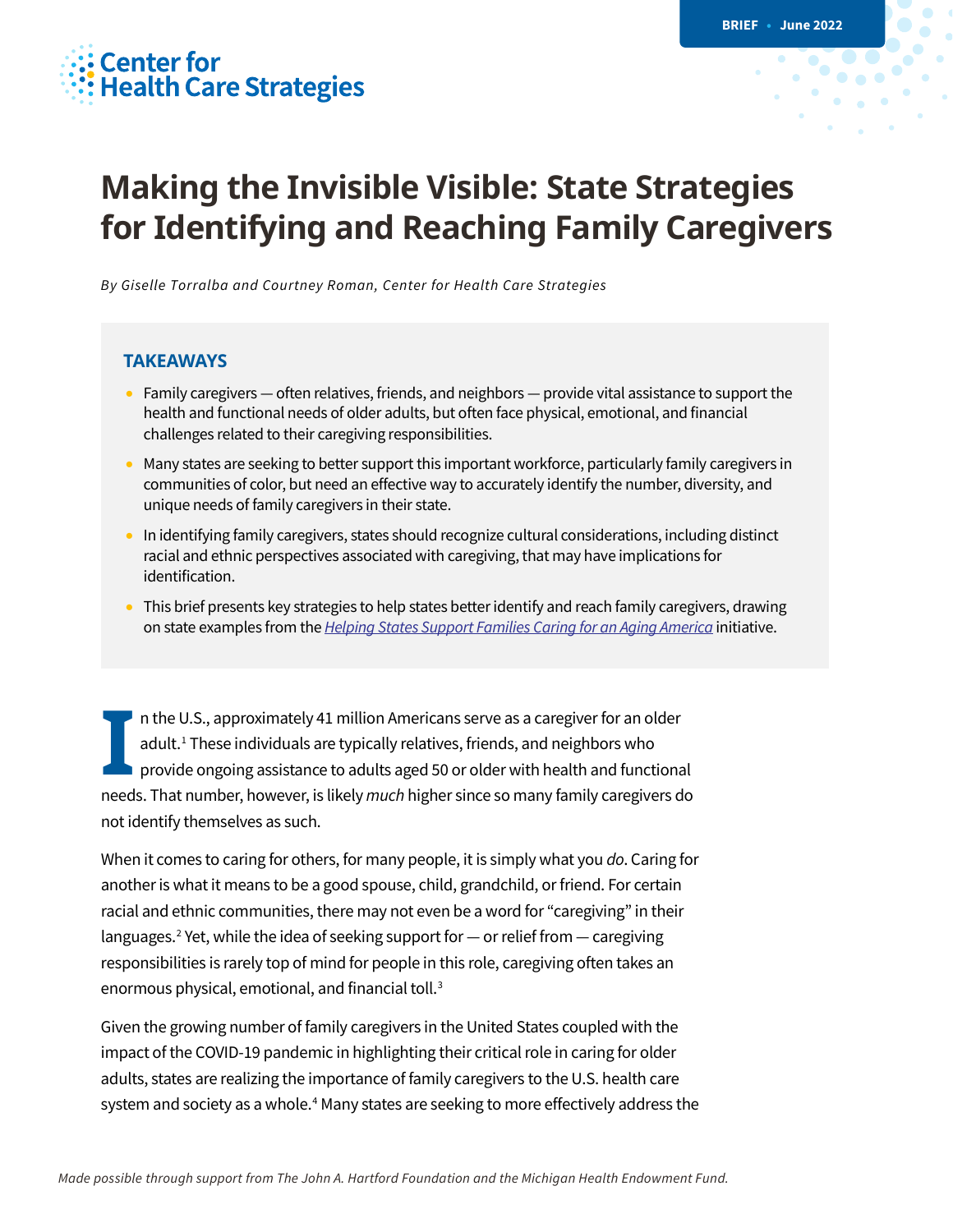health, economic, and social challenges experienced by family caregivers, especially those from marginalized communities. However, not having an accurate grasp on the number, diversity, and distinct needs of family caregivers across a state can make efforts to support them more difficult. In many states, gaps exist between the number of family caregivers and services accessed. In Michigan, for example, the use of respite care remains low despite the known need from family caregivers.<sup>[5](#page-7-4)</sup> Accurately identifying family caregivers is a vital first step for states to promote available family caregiver supports and develop policies and programs that address the unique needs of all caregivers. States also need to recognize cultural considerations, including distinct racial and ethnic perspectives associated with caregiving, that may have implications for identification.

This brief outlines practical strategies to identify and reach family caregivers pursued by cross-sector state teams participating in *[Helping States Support Families Caring for an](https://www.chcs.org/project/helping-states-support-families-caring-for-an-aging-america/)  [Aging America,](https://www.chcs.org/project/helping-states-support-families-caring-for-an-aging-america/)* a Center for Health Care Strategies (CHCS) initiative made possible by The John A. Hartford Foundation and the Michigan Health Endowment Fund. For the participating teams — comprised of Medicaid, Departments of Aging and Health and Human Services, Area Agencies on Aging (AAAs), universities, health plans, and community-based organizations — helping family caregivers access supports and services is a high priority.

# **Four Key Strategies to Identify and Reach Family Caregivers**

The following strategies, drawn from the experiences of states participating in CHCS' initiative, prioritize approaches that meet individuals where they are, with examples highlighting how states have strengthened identification and supports for family caregivers, particularly in communities of color. These examples can help inform state efforts to effectively identify and support this often "invisible" workforce. However, there is no one-size-fits-all solution for identifying and reaching family caregivers, and state context should be considered.



**1. Embed processes to identify family caregivers** through state agencies and publicprivate partnerships, rather than waiting on family caregivers to self-identify.



**2. Prioritize stakeholder education** to ensure that approaches for identifying family caregivers are responsive to specific state and community context.



**3. Tailor outreach strategies and build trust**to reach specific caregiver populations.



**4. Leverage caregiver assessments, surveys, and tools** to support identification, data collection, and service delivery.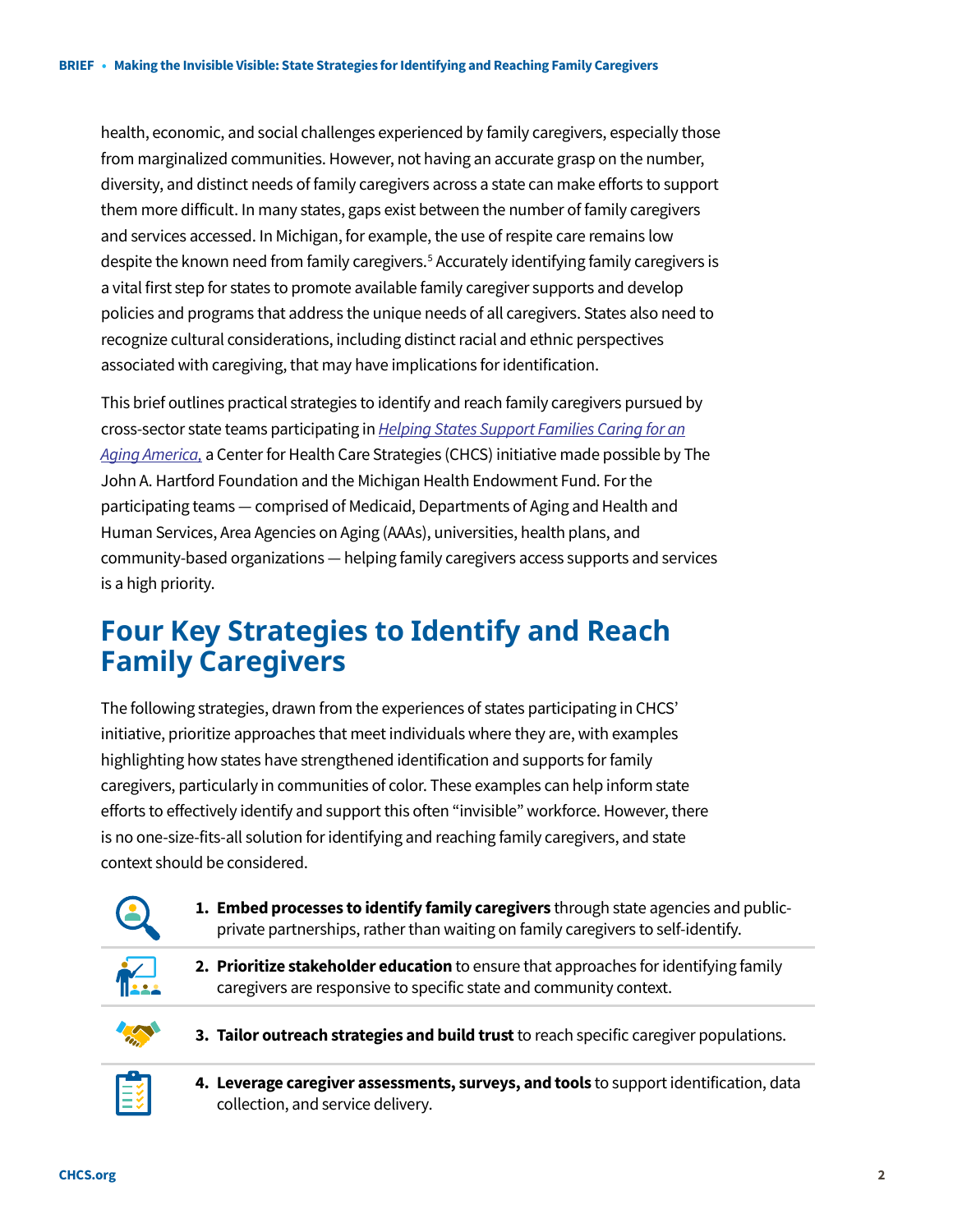## **1. Embed processes to identify family caregivers through state agencies and public-private partnerships, rather than waiting on family caregivers to self-identify.**



Individuals who are unaware that the care they provide is considered "caregiving" are highly unlikely to self-identify as a family caregiver. Instead of placing the onus on family caregivers to seek support, states can consider developing processes that allow for more organic opportunities for identification that meets families where they are.

- **Identify family caregivers through workforce connections**. Working family caregivers<sup>[6](#page-7-5)</sup> juggle both professional and family caregiving responsibilities and are often at high risk of burnout and leaving the workforce. The **New York** State Office for the Aging, the New York State Department of Labor, and the New York State Department of Health launched a public-private partnership to survey businesses<sup>[7](#page-7-6)</sup> and their employees with the goal of identifying and reaching family caregivers in the workforce. The state encouraged employers to help identify the number of employees who are caregiving for a loved one, assess working caregiver stress levels, and connect them to supports and information. The state also provides a Caregiver Guide to Businesses<sup>[8](#page-7-7)</sup> to employers statewide to help working family caregivers find support and resources. A Working Caregiver Fact Sheet<sup>[9](#page-7-8)</sup> was also developed to highlight the impact of caregiving in the workplace.
- **Identify family caregivers through AAA networks**. In partnership with the state's AAA's, the **Iowa** Department on Aging implemented a standardized family caregiver assessment<sup>[10](#page-7-9)</sup> in January 2020. Designed to be a short assessment administered by AAA staff, the process allows for a quick snapshot of the family caregiver's current situation and pressing issues to help document needs and help guide service provision. Iowa has found that collecting consistent, meaningful data across different regions of the state has highlighted service gaps and identified family caregivers they are not currently serving, creating opportunities to improve program design.
- **Build public awareness to help caregivers self-identify**. To reach more family caregivers and encourage them to take advantage of available services and supports, **Texas** is planning a public awareness campaign. They hope to connect with more family caregivers across the state by tailoring the campaign for particular audiences, including older adults and people from marginalized communities. Similarly, **Washington State** adopted the Amherst H. Wilder Foundation's "We Call it Caregiving" outreach campaign,<sup>[11](#page-7-10)</sup> originally developed for Minnesota, to help caregivers self-identify, using images of diverse populations to resonate with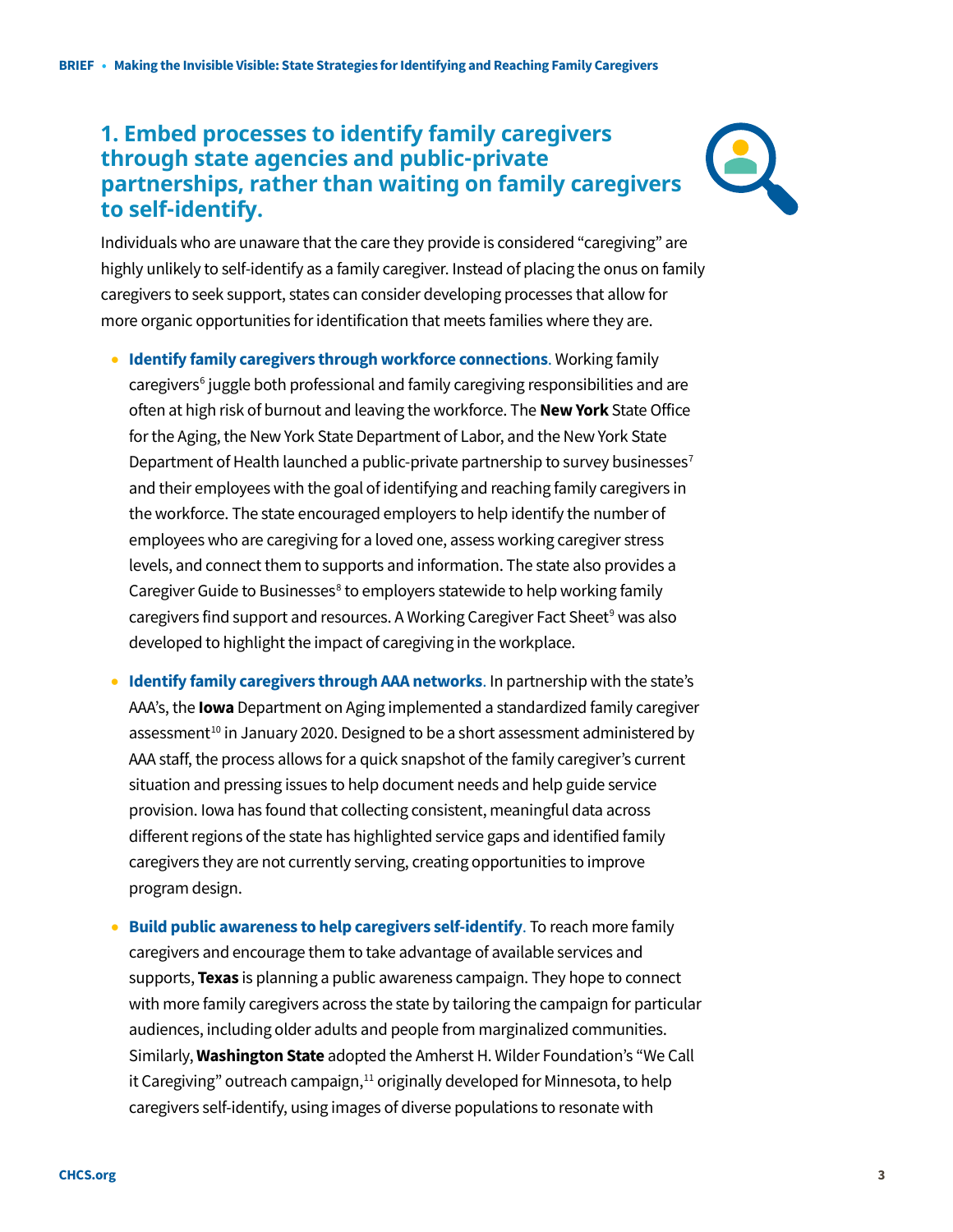various caregivers. AAAs in Washington were also able to use the images and campaign materials within their local communities to reach caregivers. The state ultimately found that some of the more effective methods were billboards, bus advertisements, newsletters, and ads in the preview content in movie theaters.

• **Provide useful resources to support identification**. The AAA in Cortland County, **New York**, developed family caregiver packets for hospital discharge planners across the county. The packets help inform family caregivers about the discharge process and support a smooth transition home for caregivers and their loved ones. Once the AAA began disseminating the resource, it saw a significant increase in referrals, particularly for individuals leaving rehabilitation facilities and needing family support in the home. Other AAAs throughout the state have replicated the family caregiver resource packets and found that they have been helpful in encouraging new family caregivers to self-identify, with an increased number of caregivers contacting AAAs for support.

## **2. Prioritize stakeholder education to ensure that approaches for identifying family caregivers are responsive to specific state and community context.**

States can provide stakeholder education to help tailor identification and outreach strategies to specific communities to better address the identified needs of family caregivers. Educating key stakeholders — including staff from AAAs, managed care organizations (MCOs), and state agencies — on the best approaches for talking to family caregivers is one way that states can support ongoing self-identification.

- **Engage dual-eligible special needs plans (D-SNPs) to support family caregivers**. Staff from the **Washington** Department of Social and Health Services and AAAs are partnering with D-SNPs in the state to recognize the role and needs of family caregivers. The focus of the partnership is for the plans to support providers in learning to identify unpaid family caregivers of members in clinic and hospital settings and expand access to services for those caregivers.
- **Leverage AAAs' unique position to identify family caregivers**. **Iowa**'s Department on Aging encourages AAA staff to ask about family caregivers at every available opportunity. When an individual calls an Iowa AAA to ask for support or resources, staff are trained to say, "are you calling about yourself or for someone else?" to help prompt a conversation and potentially identify a family caregiver.
- **Create specific roles to support family caregivers**. The **Minnesota** Board on Aging and Department of Human Services, in partnership with AAAs, routinely offer training to staff to certify them as Caregiver Consultants<sup>[12](#page-7-11)</sup>. Caregiver Consultants

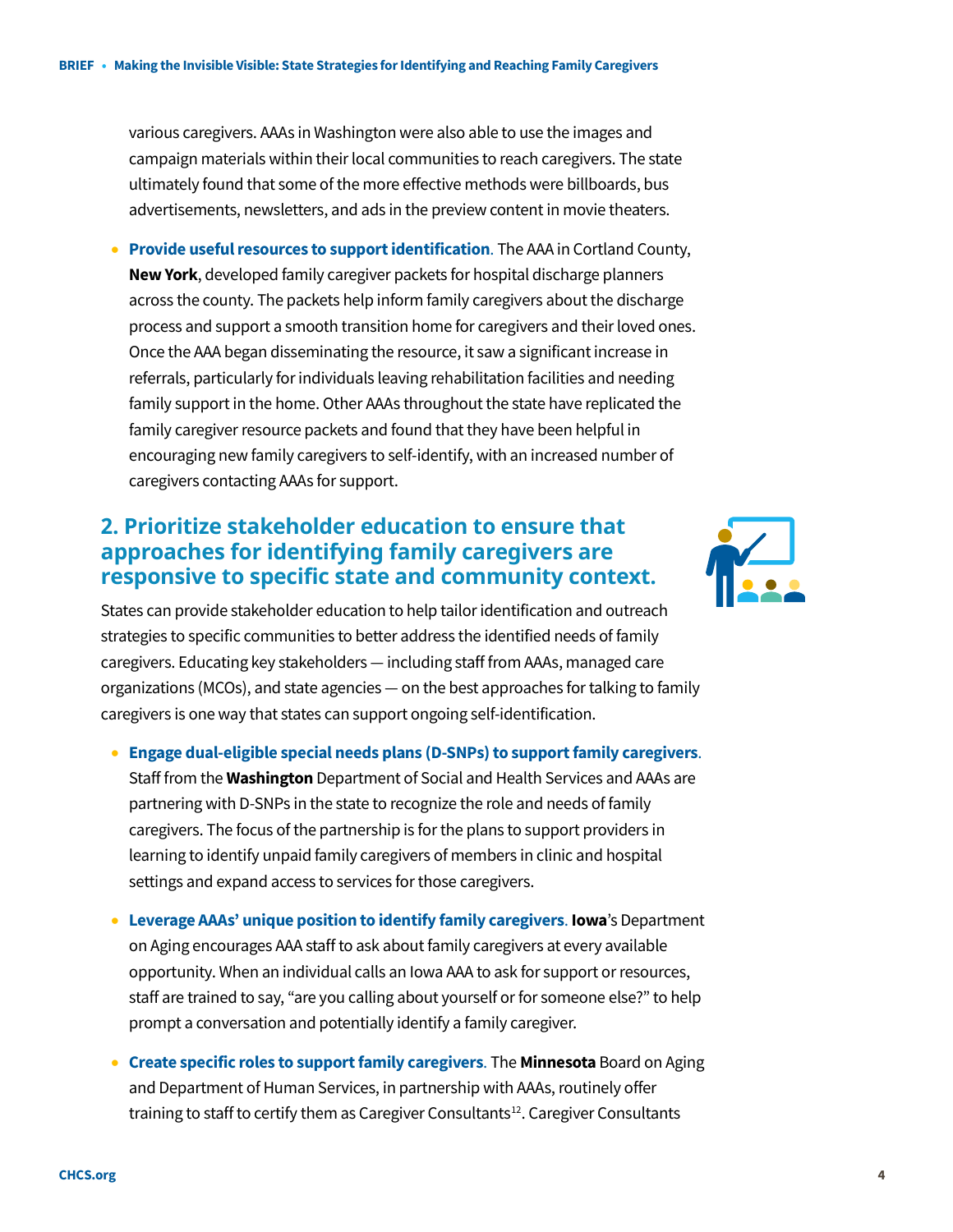provide support to family, friends, and neighbors who are caregiving through assessment, goal setting, action planning, and continued follow-up. As part of their consultation, Caregiver Consultants connect family caregivers to available services in the state's aging network, provide one-on-one support and education on caregiving skills and self-care, and more. The Caregiver Consultants program reflects the Minnesota Department of Human Services and the Board on Aging's commitment to maximizing state resources to ensure all Minnesotans who are caregivers can have their needs met.

• **Acknowledge family caregivers' personal perspectives and needs**. In **Michigan**, groups including the AAA Association of Michigan, Michigan Bureau of Aging, Community Living, and Supports, AARP Michigan, Michigan State University, University of Michigan Alzheimer's Disease Research Center, and Universal Dementia Caregivers make it their mission to understand the unique needs of family caregivers. These organizations provide messaging and approaches to help their staff embrace caregivers' desires to address their family's distinct needs and perspectives, including starting conversations with "we see you, and we respect your service and commitment." This philosophy helps the state increase access to supports for a broader array of family caregivers, including those from underresourced communities.

• **Recognize that culture often shapes family caregiving**. When states take steps to educate their staff, it is critical to respect diverse perspectives and enter conversations with cultural humility. State staff should seek to identify family caregivers' unique viewpoints since the act of caregiving is often shaped by individuals' cultures, family dynamics, and values. In **Tennessee**, the state's Medicaid program (TennCare) and the three MCOs in the state — Amerigroup, United Healthcare, and Blue Care — came together to leverage knowledge from diverse populations to shape the MCOs' family caregiver outreach strategies. For example, some cultures value caring for their family members at home, so the MCOs focus interactions with those populations primarily on education around homeand community-based services available that can support both the individual and the family caregiver.

## **3. Tailor outreach strategies and build trust to reach specific caregiver populations.**



Many states recognize that traditional approaches to supporting family caregivers are often developed from a white-culture perspective and, therefore, may not resonate with caregivers in communities of color. Tailored strategies that recognize the strengths of these populations and prioritize their perspectives on family caregiving are critical.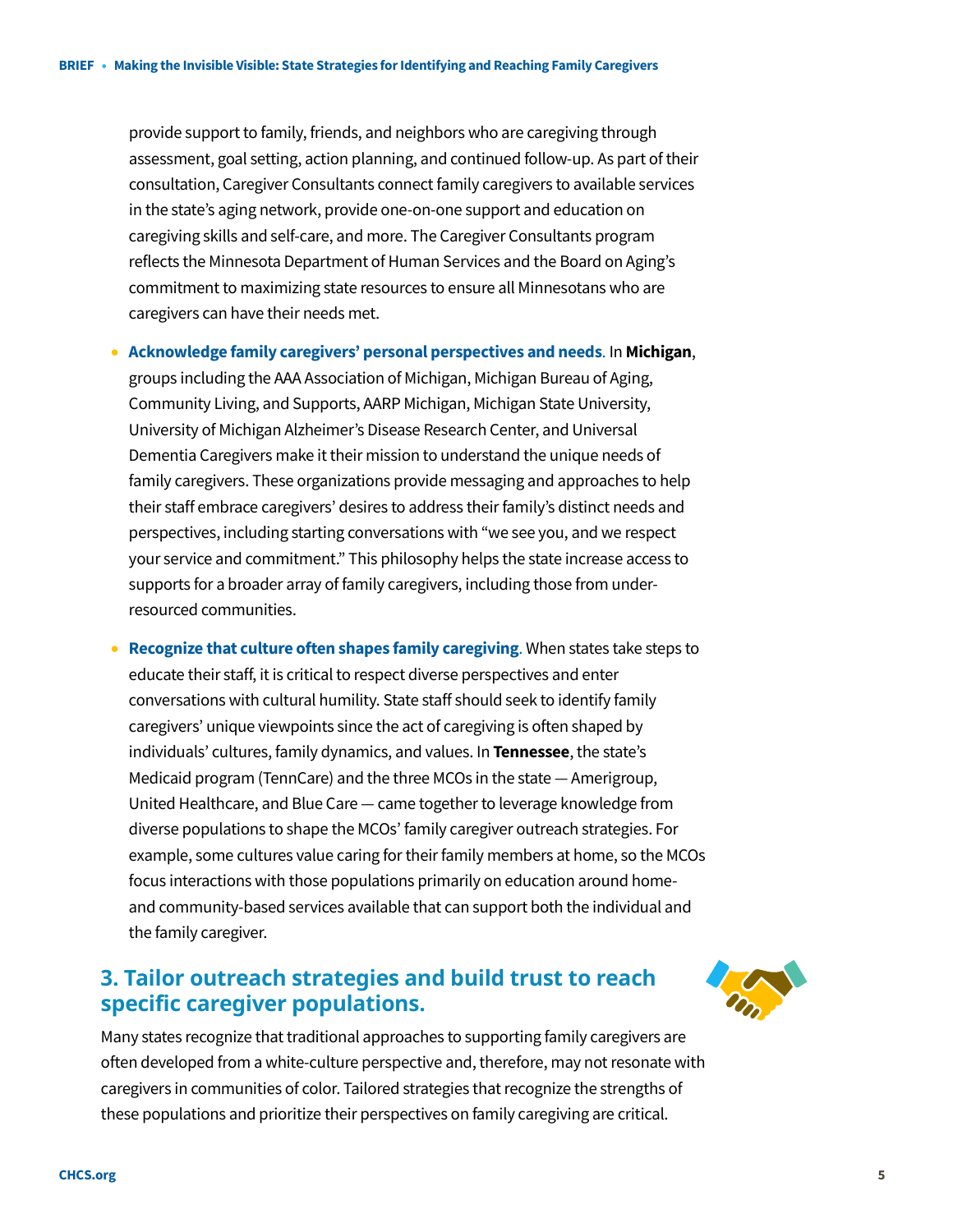Successfully reaching family caregivers requires identifying — and then meaningfully partnering with — the individuals and populations that have been marginalized by inequitable state and federal policies. Knowing the gaps and any barriers for identifying caregivers is a critical first step to developing intentional approaches that best support these populations.

- **Listen to older adults and family caregivers**. **Indiana** established an Older Hoosier and Caregiver Advisory Group<sup>[13](#page-7-12)</sup> comprised of older adults and family caregivers who provide recommendations on approaches to effectively engaging their own populations throughout the state. The group relies on a strong relationship with the Indiana Minority Health Coalition, which provides input on how meetings are planned, conducted, and communicated to maximize the participation of diverse family caregivers.
- **Look to community partners for the best insights into reaching family caregivers in diverse populations**. **Washington State** realized that only a small percentage of family caregivers of color in the state are using available supports and services. In trying to increase the number of family caregivers who self-identify, Washington is exploring strategies to broaden the aging network's ability to support self-identification in communities of color. AAAs throughout the state partner with community or faith-based organizations that serve communities of color to get the word out, often contracting with them to administer programs.
- **Prioritize building trust with the community**. **Washington** Department of Social and Health Services' longstanding relationship with the state's network of AAAs, a local, trusted resource, has helped the state succeed in serving the health and social needs of families, including family caregivers. In King County, because of the AAA's well-established reputation, community members have long felt comfortable approaching them, especially when seeking supports and services for family caregivers. The City of Seattle AAA contracts with a diverse network of programs and administering agencies that are well known in their communities, such as Asian Counseling and Referral Services, Jewish Family Services, GenPride, Neighborhood House, Alzheimer's Association, and many others. Given their discrete communitybased locations, knowledge of local resources, and developed relationships within their communities, AAAs across Washington are well-positioned to help support caregivers within their communities.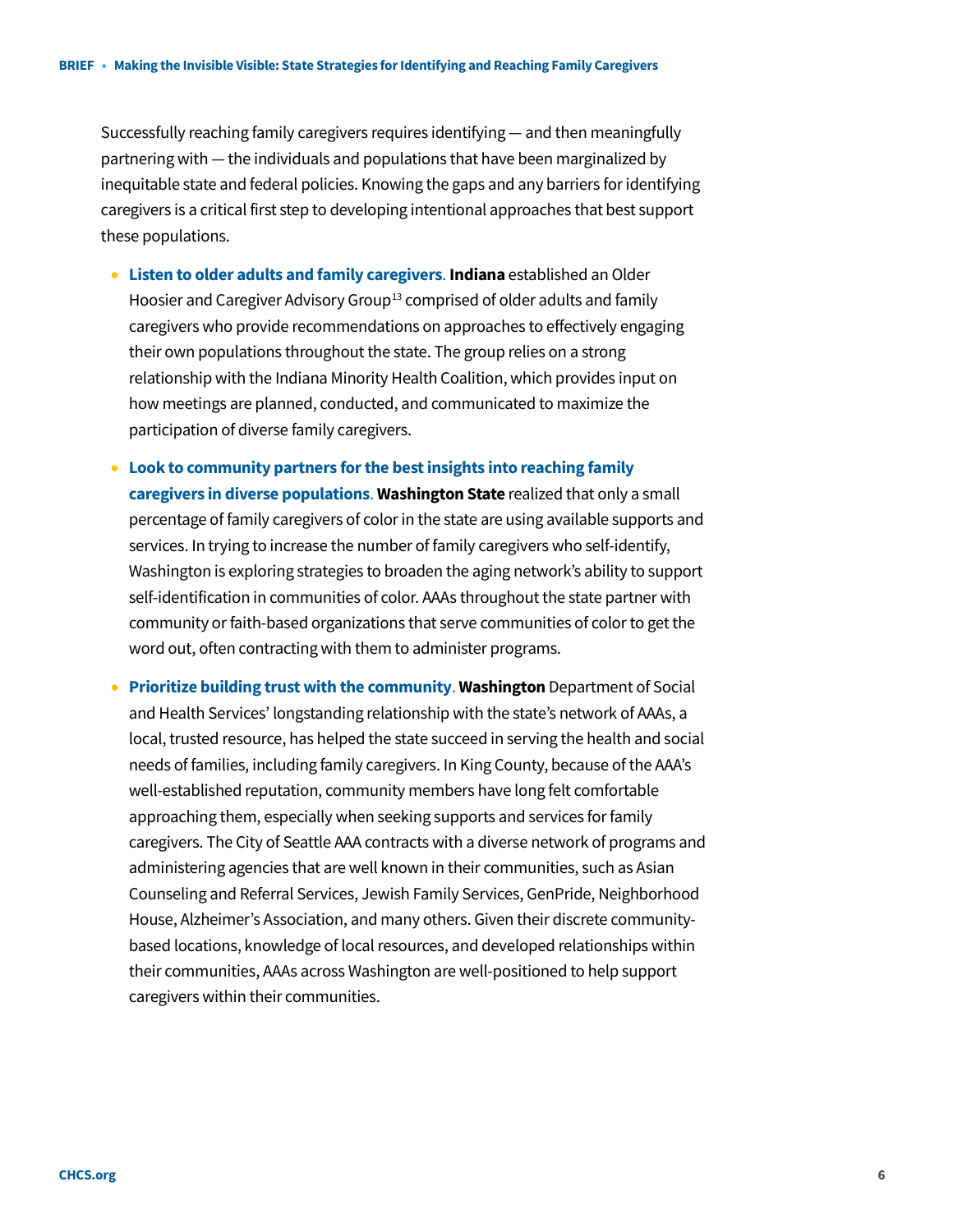#### **4. Use caregiver assessments, surveys, and tools to support identification, data collection, and service delivery.**

Standardizing and formalizing approaches to better identify and understand family caregivers can help states more effectively deliver services. Statewide assessments, and surveys and are some approaches that states can take to better serve a growing number of family caregivers.

• **Use already existing assessments**. Two of **Tennessee's** MCOs use TCAR[E14](#page-7-13) — a platform that continuously processes stressors in a family caregiver's life and offers care plans and local resources. The tool has helped MCOs ensure that family caregivers are considered in addition to the care recipient. MCOs using TCARE have found it particularly helpful in capturing data about the population. Tennessee plans to build on the utility of these tools, including aligning them with internal processes and streamlining the state's overall assessment and data infrastructure.

• **Bring diverse voices and perspectives together to shape and redesign processes**. A key step in ensuring the success of surveys, assessments, and other tools is making them accessible to a wide variety of individuals, particularly family caregivers of color. To improve uptake of its TCARE assessment, **Washington** held a summit to gather the perspectives of Vietnamese and Korean family caregivers and inform a more tailored approach for administering the tool. In talking to community members, the state found that the process is more effective when the assessment is administered by a provider the community trusts, especially when English is not the first language of the community.

# **Conclusion**

As states seek to improve family caregiver supports and services, doing so successfully requires understanding who caregivers are and using that knowledge to tailor approaches to identifying and reaching them. It can be difficult, however, for states to identify and connect with family caregivers. In particular, effectively identifying and communicating with family caregivers can be more challenging when reaching different racial and ethnic populations due to varying cultural perspectives associated with caregiving and related implications on self-identification. By developing strategies that allow family caregivers to better access supports and services, including those for communities of color, states will be able to more confidently provide meaningful support to meet the needs of all family caregivers. Other states can adapt the lessons shared in this brief to their own approaches for identifying and reaching family caregivers.